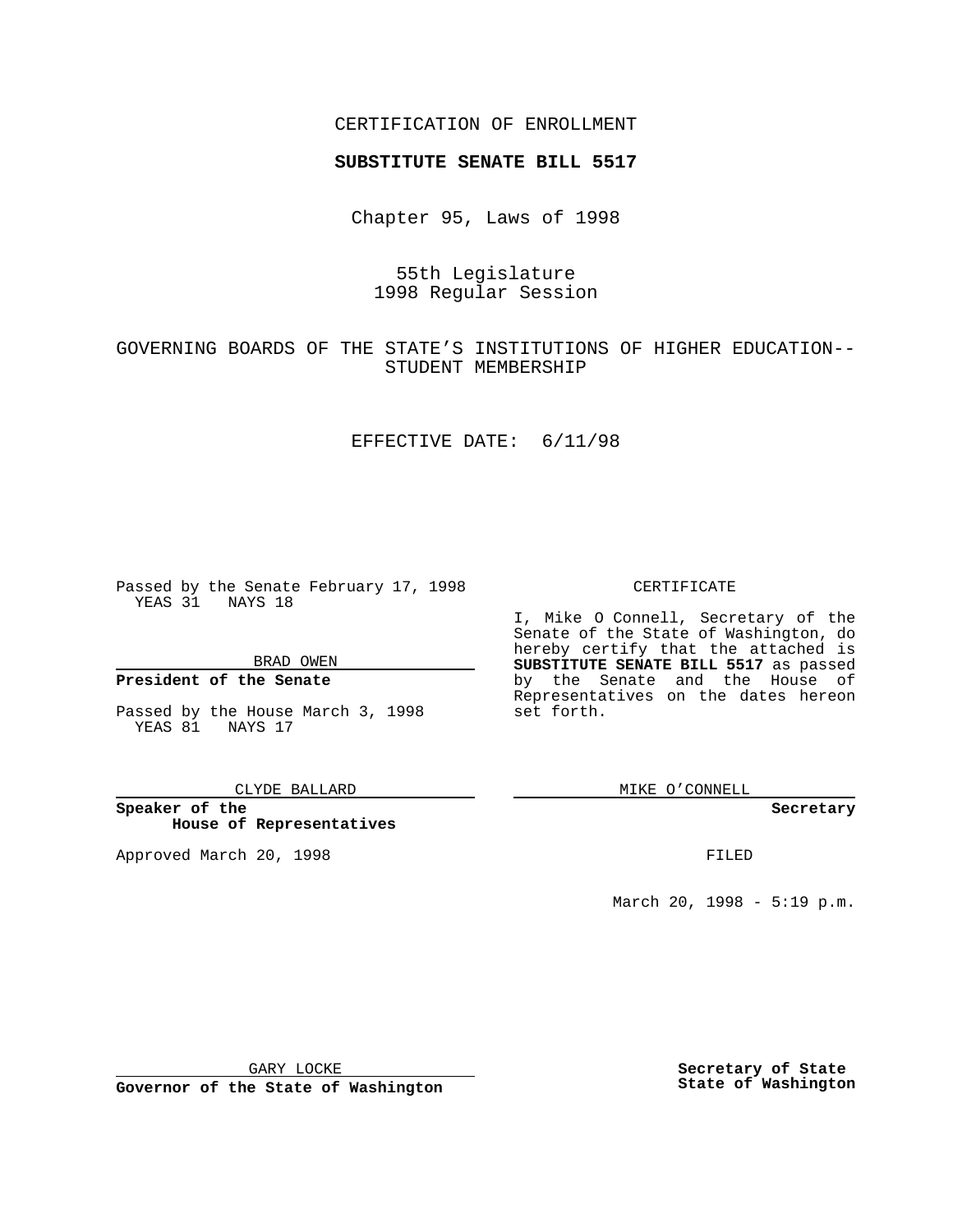# **SUBSTITUTE SENATE BILL 5517** \_\_\_\_\_\_\_\_\_\_\_\_\_\_\_\_\_\_\_\_\_\_\_\_\_\_\_\_\_\_\_\_\_\_\_\_\_\_\_\_\_\_\_\_\_\_\_

\_\_\_\_\_\_\_\_\_\_\_\_\_\_\_\_\_\_\_\_\_\_\_\_\_\_\_\_\_\_\_\_\_\_\_\_\_\_\_\_\_\_\_\_\_\_\_

Passed Legislature - 1998 Regular Session

### **State of Washington 55th Legislature 1998 Regular Session**

**By** Senate Committee on Higher Education (originally sponsored by Senators Wood, Kohl, Bauer, Patterson, Winsley, Brown, Goings, Fraser, Loveland, Benton, Sellar, Franklin and Oke)

Read first time 02/06/98.

1 AN ACT Relating to the membership of the governing boards of the 2 state's institutions of higher education; and amending RCW 28B.20.100, 3 28B.30.100, 28B.35.100, and 28B.40.100.

4 BE IT ENACTED BY THE LEGISLATURE OF THE STATE OF WASHINGTON:

5 **Sec. 1.** RCW 28B.20.100 and 1985 c 61 s 1 are each amended to read 6 as follows:

7 (1) The governance of the University of Washington shall be vested 8 in a board of regents to consist of ((nine)) ten members, one of whom 9 shall be a student. The governor shall select the student member from 10 a list of candidates, of at least three and not more than five, 11 submitted by the governing body of the associated students. They shall 12 be appointed by the governor with the consent of the senate, and, 13 except for the student member, shall hold their offices for a term of 14 six years from the first day of October and until their successors 15 shall be appointed and qualified. ((Five)) The student member shall 16 hold his or her office for a term of one year from the first day of 17 June until his or her successor is appointed and qualified. The 18 student member shall be a full-time student in good standing at the 19 university at the time of appointment.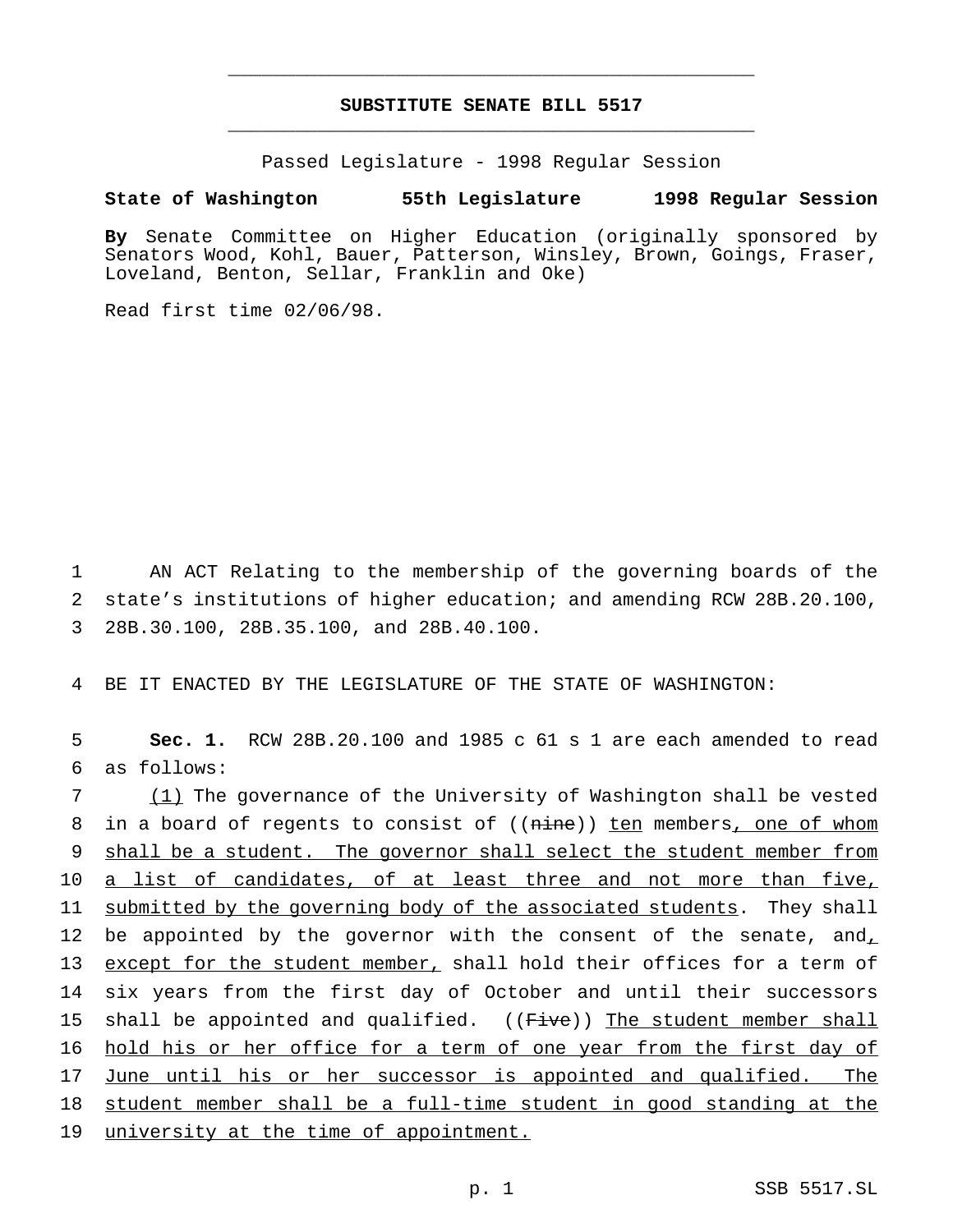(2) Six members of said board shall constitute a quorum for the transaction of business. In the case of a vacancy, or when an appointment is made after the date of the expiration of a term, the governor shall fill the vacancy for the remainder of the term of the regent whose office has become vacant or expired.

 (3) Except for the term of the student member, no more than the terms of two members will expire simultaneously on the last day of September in any one year.

 (4) A student appointed under this section shall excuse himself or 10 herself from participation or voting on matters relating to the hiring, 11 discipline, or tenure of faculty members and personnel.

 **Sec. 2.** RCW 28B.30.100 and 1985 c 61 s 2 are each amended to read as follows:

14 (1) The governance of Washington State University shall be vested 15 in a board of regents to consist of ((nine)) ten members one of whom 16 shall be a student. The governor shall select the student member from 17 a list of candidates, of at least three and not more than five, 18 submitted by the governing body of the associated students. They shall be appointed by the governor, by and with the consent of the senate 20 and, except for the student member, shall hold their offices for a term of six years from the first day of October and until their successors 22 are appointed and qualified. ((Five)) The student member shall hold 23 his or her office for a term of one year from the first day of June 24 until his or her successor is appointed and qualified. The student member shall be a full-time student in good standing at the university 26 at the time of appointment.

 (2) Six members of said board shall constitute a quorum for the transaction of business. In the case of a vacancy or when an appointment is made after the date of the expiration of a term, the governor shall fill the vacancy for the remainder of the term of the regent whose office has become vacant or expired.

32 (3) Except for the term of the student member, no more than the terms of two members will expire simultaneously on the last day of September in any one year.

 (4) Each regent shall, before entering upon the discharge of his respective duties as such, execute a good and sufficient bond to the state of Washington, with two or more sufficient sureties, residents of the state, or with a surety company licensed to do business within the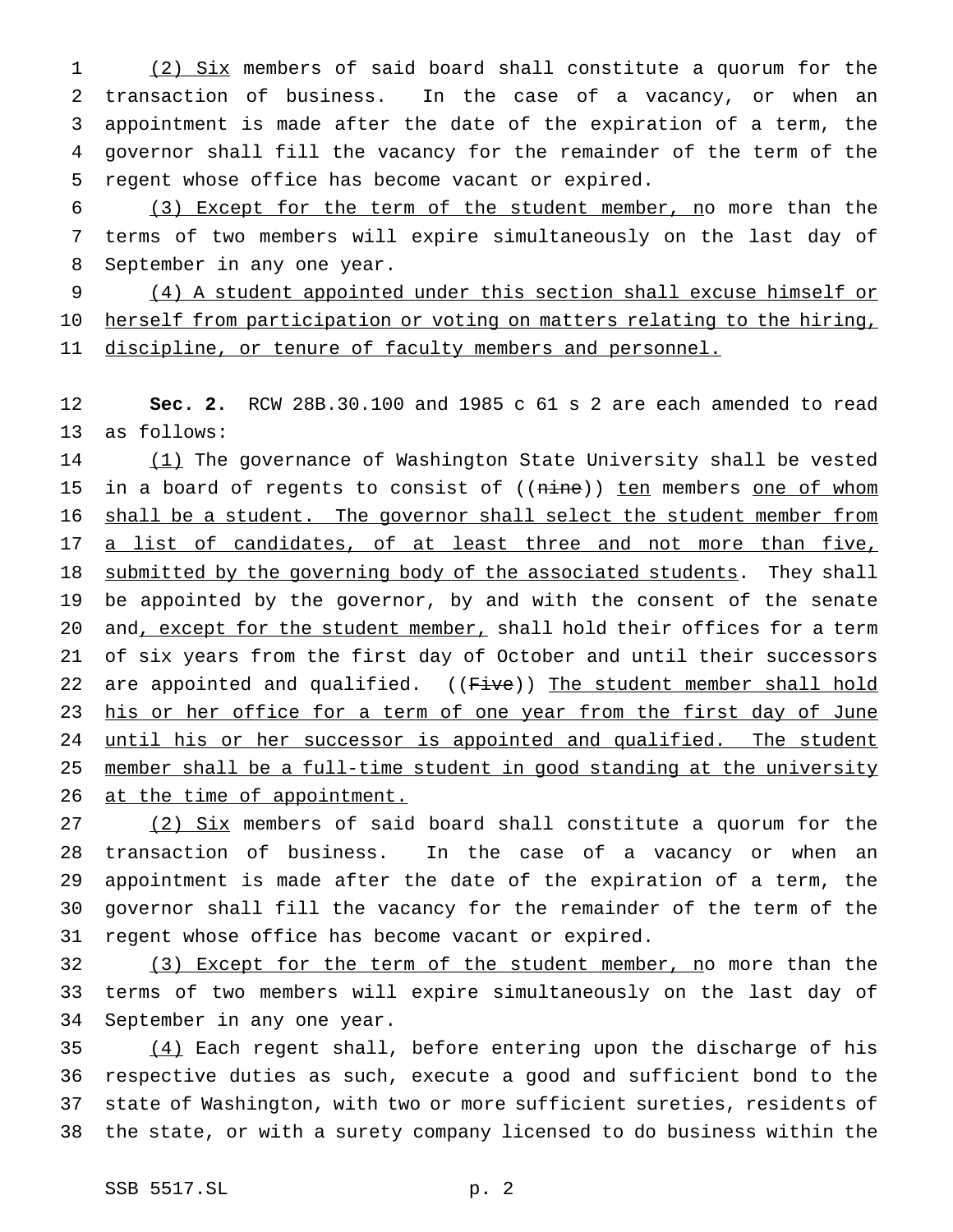state, in the penal sum of not less than five thousand dollars, conditioned for the faithful performance of his duties as such regent: PROVIDED, That the university shall pay any fees incurred for any such bonds for their board members.

5 (5) A student appointed under this section shall excuse himself or 6 herself from participation or voting on matters relating to the hiring, 7 discipline, or tenure of faculty members and personnel.

8 **Sec. 3.** RCW 28B.35.100 and 1985 c 137 s 1 are each amended to read 9 as follows:

10 (1) The governance of each of the regional universities shall be 11 vested in a board of trustees consisting of ((seven)) eight members, 12 one of whom shall be a student. The governor shall select the student 13 member from a list of candidates, of at least three and not more than 14 five, submitted by the governing body of the associated students. They 15 shall be appointed by the governor with the consent of the senate and, 16 except for the student member, shall hold their offices for a term of 17 six years from the first day of October and until their successors are 18 appointed and qualified. The student member shall hold his or her 19 office for a term of one year from the first day of June and until his 20 or her successor is appointed and qualified. The student member shall 21 be a full-time student in good standing at the respective university at 22 the time of appointment.

 (2) Five members of the board constitute a quorum for the 24 transaction of business. In case of a vacancy, or when an appointment is made after the date of expiration of the term, the governor shall fill the vacancy for the remainder of the term of the trustee whose office has become vacant or expired.

28 (3) Except for the term of the student member, no more than the 29 terms of two members will expire simultaneously on the last day of 30 September in any one year.

31 (4) A student appointed under this section shall excuse himself or 32 herself from participation or voting on matters relating to the hiring, 33 discipline, or tenure of faculty members and personnel.

34 **Sec. 4.** RCW 28B.40.100 and 1985 c 137 s 2 are each amended to read 35 as follows:

36 (1) The governance of The Evergreen State College shall be vested 37 in a board of trustees consisting of ((seven)) eight members, one of